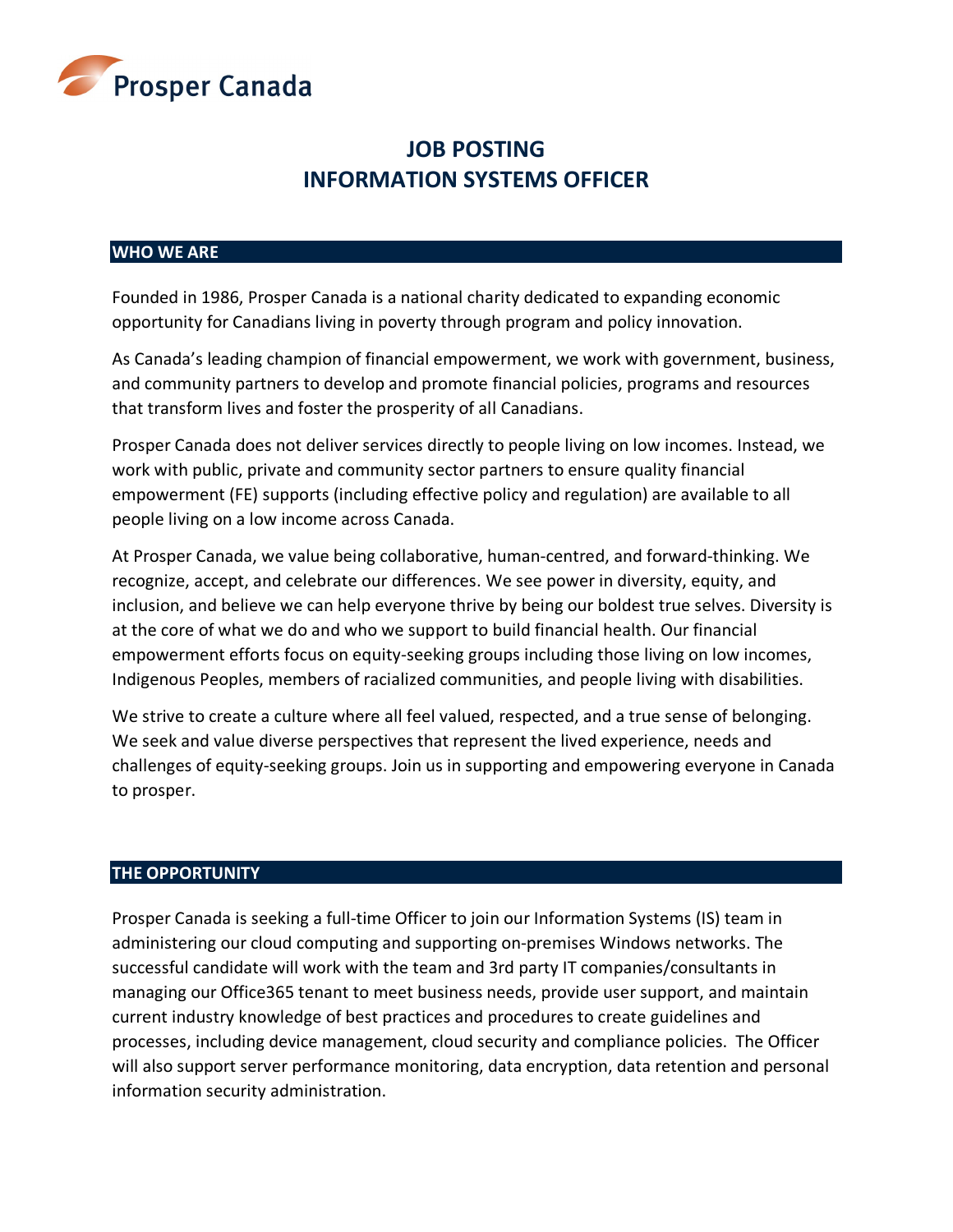**You will report to the Senior Manager, Information Systems** and work collaboratively with other teams across the organization, including our Program Delivery and Integration, Marketing and Communications, Research & Evaluation, and Finance & Administration team.

**The salary range for this position is \$60,000-65,000** and, upon successful completion of a probationary period, will be accompanied by group medical and dental benefits, an Employee Assistance Program, employer RRSP contribution, 15 paid vacation days in the first year of employment and time off from Christmas eve through New Year's Day when our office closes, and professional development opportunities. 

# **SUMMARY OF RESPONSIBILITIES**

# **Cloud computing administration**

- Support the administration and governance of Microsoft 365 and its core products, specifically SharePoint Online, Teams, Exchange and Defender
- Oversee user management including hybrid Azure Active Directory services
- Maintain and deploy InTune MDM policies as per guidelines and best practices
- Deploy internal solutions, including application integration
- Independently troubleshoot for staff on use of Office 365 applications and other organizational solutions
- Provide or facilitate technical training for staff, including preparing presentations and writing up user manuals as needed
- Participate in the selection of vendors and apply relevant knowledge to support procurement decisions
- Work with vendors on cloud backup and data recovery as needed.
- Stay abreast of trends in technology and recommend innovative solutions and features to improve business processes

# **General technical support**

- Assist and coordinate with Network Consultant on administration of organization's on-premises network, including server backup, monitoring server performance, VPN support, and phone server backup
- Ensure systems and peripheral devices including desktops, laptops, corporate software, telephone, and other communications systems are up to date and compliant with security and information management policies
- Provide technical support, advice, and assistance to staff to help resolve hardware, software and other technical problems
- Source and procure hardware and software
- Provide technical support for virtual meetings, webinars and conferences and real-time support.
- Monitor and manage IT licensing
- Create and maintain technical and procedural documentation
- Support data management, including building archival and data retention processes and overseeing their implementation.